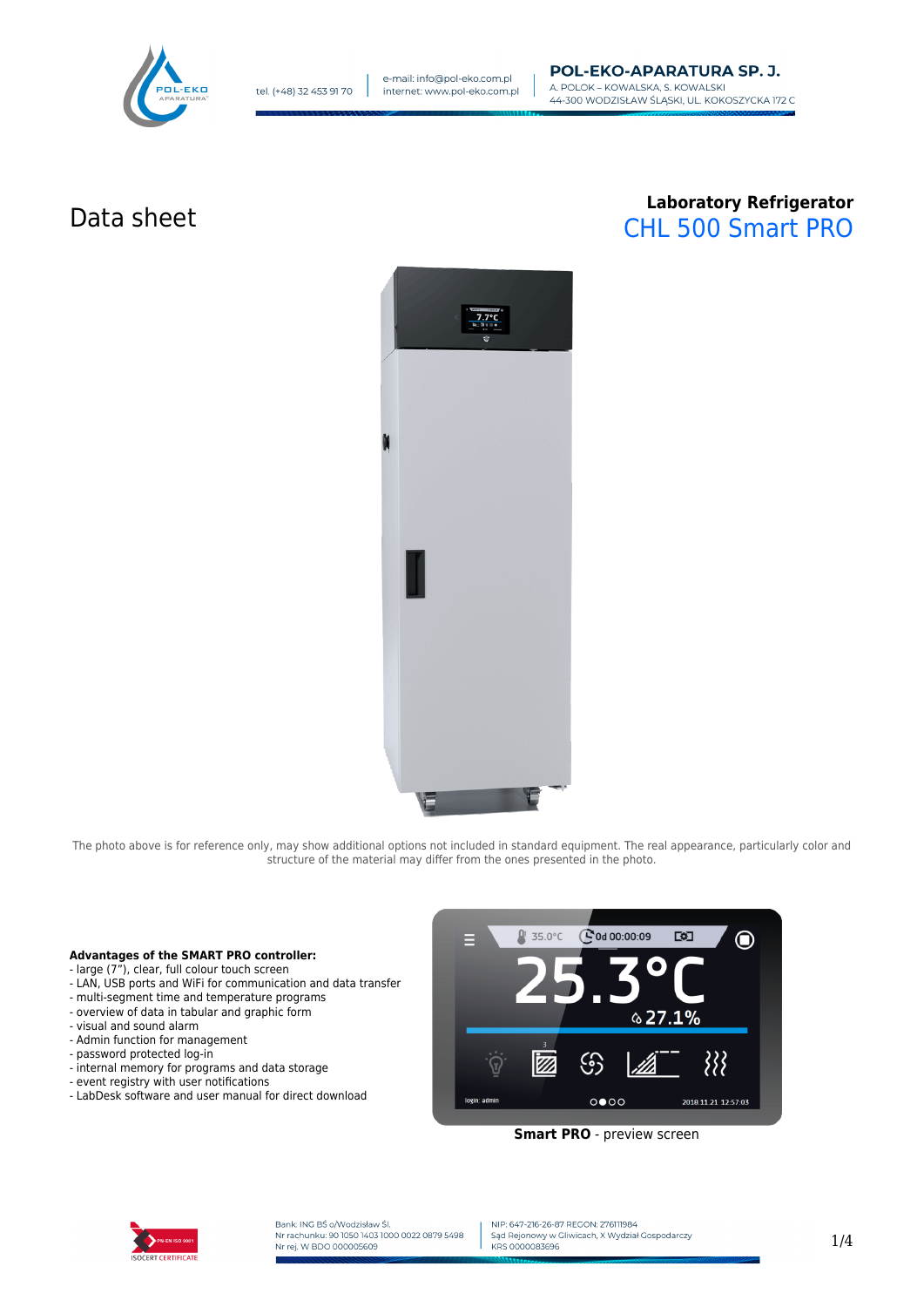

PS Smart PRO

| <b>TECHNICAL DATA</b>                   |                                          |
|-----------------------------------------|------------------------------------------|
| air convection                          | forced                                   |
| chamber capacity [I]                    | 500                                      |
| working capacity [I]                    | 469                                      |
| controller                              | microprocessor PID                       |
| display                                 | 7" full colour touch screen              |
| <b>TEMPERATURE</b>                      |                                          |
| temperature range [°C]                  | $0+15$                                   |
| temperature resolution every  [°C]      | 0,1                                      |
| temperature fluctuation at 4°C [+/-°C]* | 0,6                                      |
| temperature variation at 4°C [+/-°C]*   | 1,0                                      |
| over temperature protection             | class 3.2 to DIN 12880                   |
| <b>CHAMBER</b>                          |                                          |
| door                                    | solid / glass or double (option) /5/     |
| interior                                |                                          |
| P Smart PRO                             | acid-proof stainless steel to DIN 1.4301 |
| PS Smart PRO                            | acid-proof stainless steel to DIN 1.4301 |
| housing                                 |                                          |
| P Smart PRO                             | powder coated sheet                      |

| stainless steel polished |  |
|--------------------------|--|
|                          |  |

| overall dims [mm] /1/ |      |
|-----------------------|------|
| A width               | 660  |
| <b>B</b> height       | 1990 |
| depth C               | 810  |
| internal dims [mm]    |      |
| width D               | 480  |
| width D'              | 510  |
| height E              | 1510 |
| depth F               | 610  |
| height I              | 1380 |



| shelves (standard   max)                 | 3 11 |
|------------------------------------------|------|
| max shelf workload [kg] /2/              | 20   |
| - reinforced shelf version (PW) [kg] /3/ | 100  |
| max unit workload [kg]                   | 100  |
| weight [kg]                              | 105  |

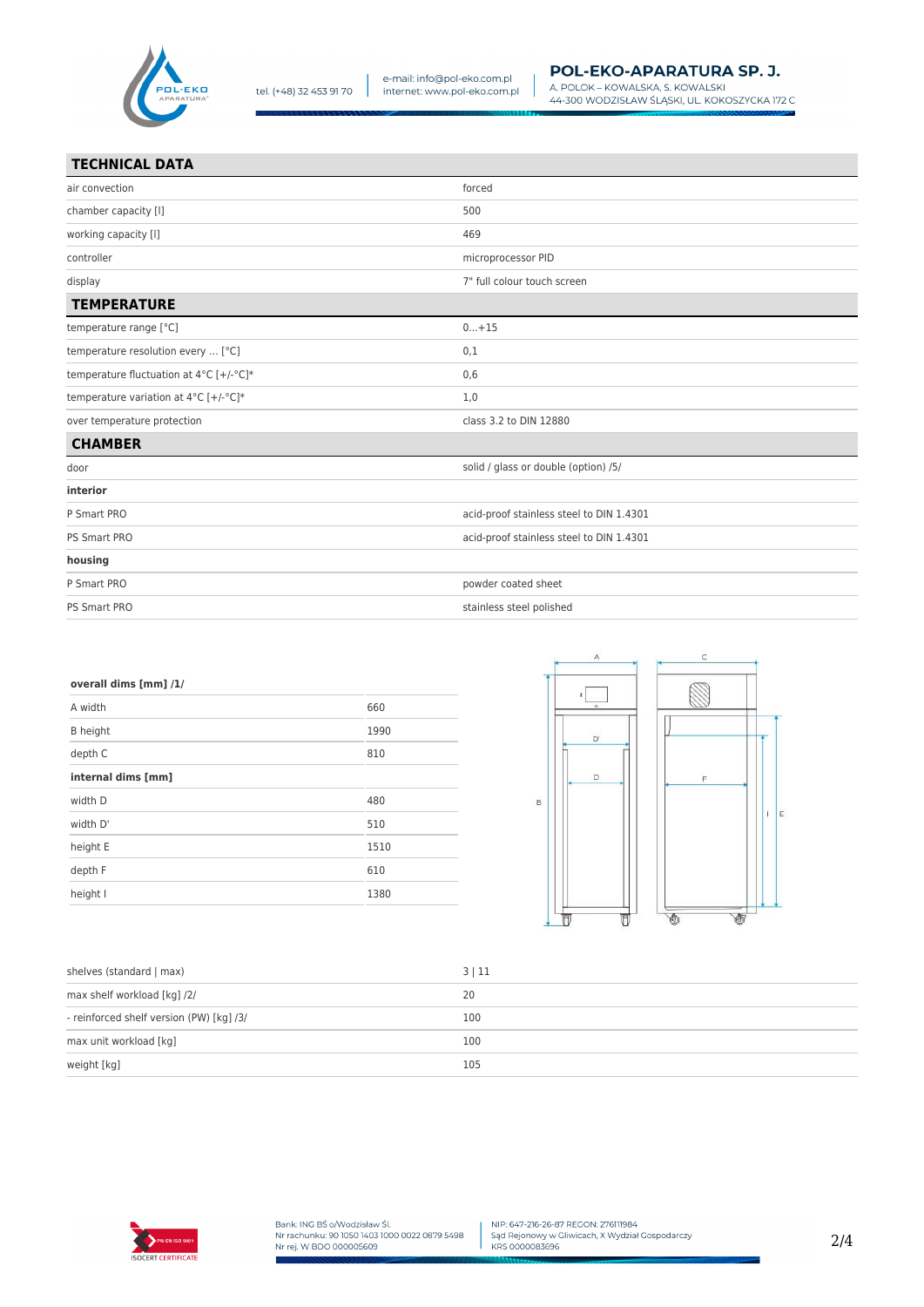

### **ELECTRICAL PARAMETERS**

| power supply      | 230V 50-60Hz      |
|-------------------|-------------------|
| nominal power [W] | 650               |
| refrigerant       | R290 / GWP=3      |
| warranty          | 24 months         |
| manufacturer      | POL-EKO-APARATURA |

all the above technical data refer to standard units (without optional accessories)

\* - fluctuation measured in centre of the chamber; in space, variation (K) calculated for chamber as:

- $K= +/-$  (T average max. T average min. ) / 2
- \*\* other power supplies on request
- 1 depth doesn't include 50 mm of power cable
- 2 on uniformly loaded surface
- 3 reinforced shelf
- 4 reinforced version
- 5 additional internal glass door

## OPTIONS AND ACCESSORIES

|             | Order number: */C              | Internal glass door                                |
|-------------|--------------------------------|----------------------------------------------------|
|             | Order number: */A              | External glass door                                |
| <b>INOX</b> | Order number: */P INOX         | Stainless steel wire shelf INOX                    |
|             | Order number: */PP             | Perforated shelf                                   |
|             | Order number: */PW             | Reinforced shelf                                   |
|             | Order number: KUW GN*/*        | Stainless steel cuvettes                           |
| <b>ALU</b>  | Order number: ST/CHL/SWP ALU   | Aluminum drawer with powder coated slides          |
| <b>INOX</b> | Order number: ST/CHL/SWP INOX  | Stainless steel drawer with powder coated slides   |
| INOX/INOX   | Order number: ST/CHL/SWPN INOX | Stainless steel drawer with stainless steel slides |
|             | Order number: QLK*             | Wheels                                             |
|             |                                |                                                    |

**ISOCEPT CERTIFICAT** 

Bank: ING BŚ o/Wodzisław Śl.<br>Nr rachunku: 90 1050 1403 1000 0022 0879 5498 Nr rej. W BDO 000005609

NIP: 647-216-26-87 REGON: 276111984 Sąd Rejonowy w Gliwicach, X Wydział Gospodarczy<br>KRS 0000083696